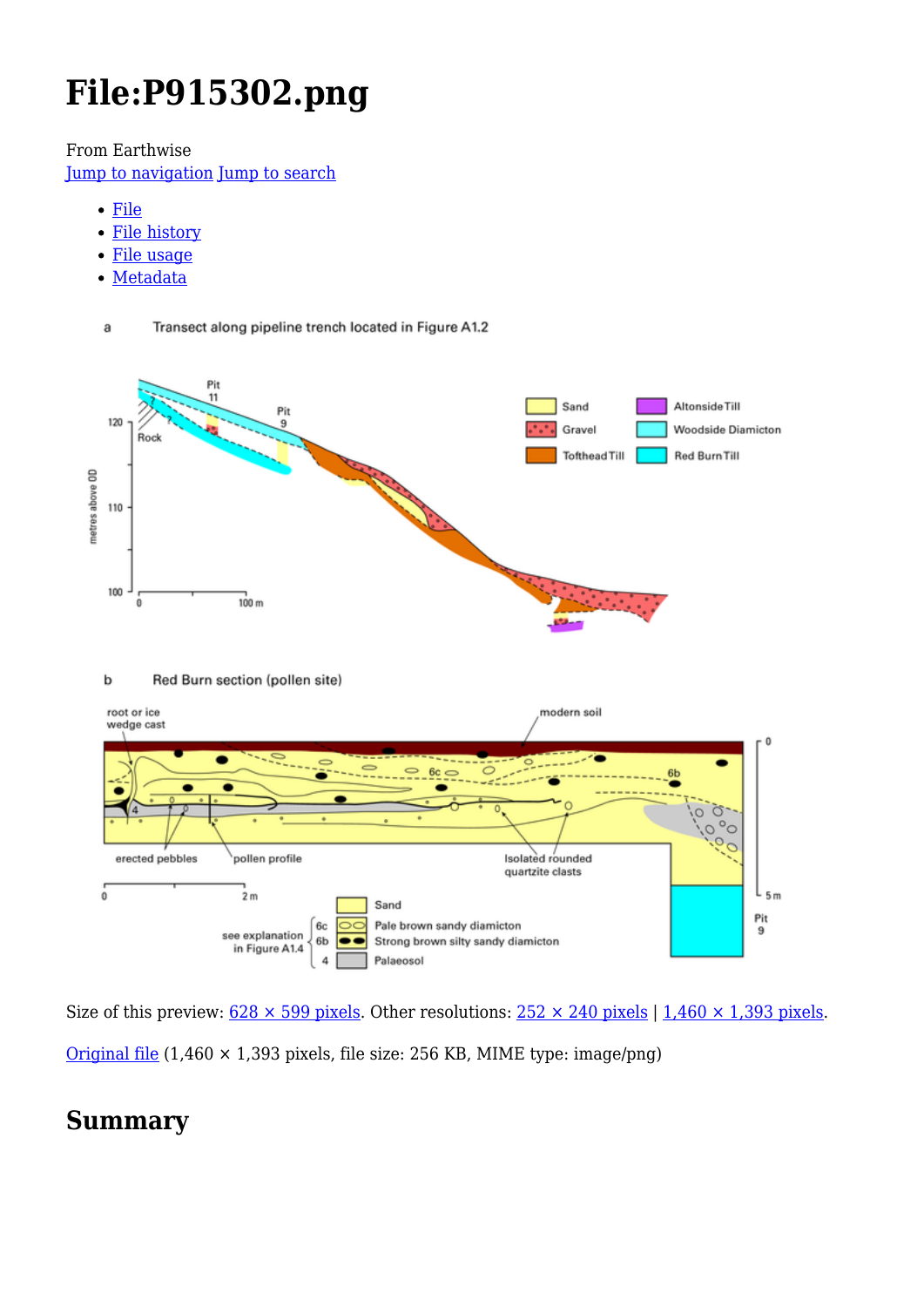| description | <b>English:</b> Lithostratigraphy at Red Burn (after Hall et al., 1995a). From: Figure A1.3<br>in MERRITT, J W, AUTON, C A, CONNELL, E R, HALL, A M, and PEACOCK, J D.<br>2003. Cainozoic geology and landscape evolution of north-east Scotland. Memoir of<br>the British Geological Survey, Sheets 66E, 67, 76E, 77, 86E, 87W, 87E, 95, 96W,<br>96E and 97 (Scotland). |
|-------------|--------------------------------------------------------------------------------------------------------------------------------------------------------------------------------------------------------------------------------------------------------------------------------------------------------------------------------------------------------------------------|
|             | <b>source</b> British Geological Survey                                                                                                                                                                                                                                                                                                                                  |
|             | <b>author</b> British Geological Survey                                                                                                                                                                                                                                                                                                                                  |

# **Licencing**

{{subst:Custom license marker added by UW}}

Download of 1000 x 1000 pixel images is free for all non-commercial use - all we ask in return is for you to acknowledge BGS when using our images. Click our Terms and Conditions link below for information on acknowledgement text, and to find out about using our images commercially. **Copyright**

The images featured on this site unless otherwise indicated are copyright material of the UK Research and Innovation (UKRI), of which the British Geological Survey is a component body. The British Geological Survey encourages the use of its material in promoting geological and environmental sciences. The images may be reproduced free of charge for any non-commercial use in any format or medium provided they are reproduced accurately and not used in a misleading or derogatory context. Where any images on this site are being republished or copied to others, the source of the material must be identified and the copyright status acknowledged. The permission to reproduce UKRI protected material does not extend to any images on this site which are identified as being the copyright of a third party. Authorisation to reproduce such material must be obtained from the copyright holders concerned.

#### **Non-commercial Use**

Use of the images downloaded from this site and reproduced digitally or otherwise may only be used for non-commercial purposes, which are:-

- Private study or research for a non-commercial purpose
- Education for teaching, preparation and examination purposes

When using the images please credit 'British Geological Survey' and include the catalogue reference ('P Number') of the item to allow others to access the original image or document. Noncommercial users of the images from this site are restricted to downloading no more than 30 images, without seeking further permission from [enquiries@bgs.ac.uk](mailto:enquiries@bgs.ac.uk)

#### **Commercial Use**

For commercial use of these images for which higher resolution images are available, individual permissions and/or licences arrangements should be agreed by contacting [enquiries@bgs.ac.uk](mailto:enquiries@bgs.ac.uk) Commercial use will include publications in books (including educational books), newspapers, journals, magazines, CDs and DVDs, etc, where a cover charge is applied; broadcasts on TV, film and theatre; and display in trade fairs, galleries, etc. If you are in doubt as to whether your intended use is commercial, please contact [enquiries@bgs.ac.uk](mailto:enquiries@bgs.ac.uk)

#### **Warranty**

Use of the images downloaded from this site is at the users own risk. UKRI gives no warranty as to the quality of the images or the medium on which they are provided or their suitability for any use.

#### **Ordnance Survey topography**

Maps and diagrams in Earthwise use topography based on Ordnance Survey mapping. The National Grid and other Ordnance Survey data ©Crown Copyright and database rights 2015. Ordnance Survey Licence No. 100021290 EUL.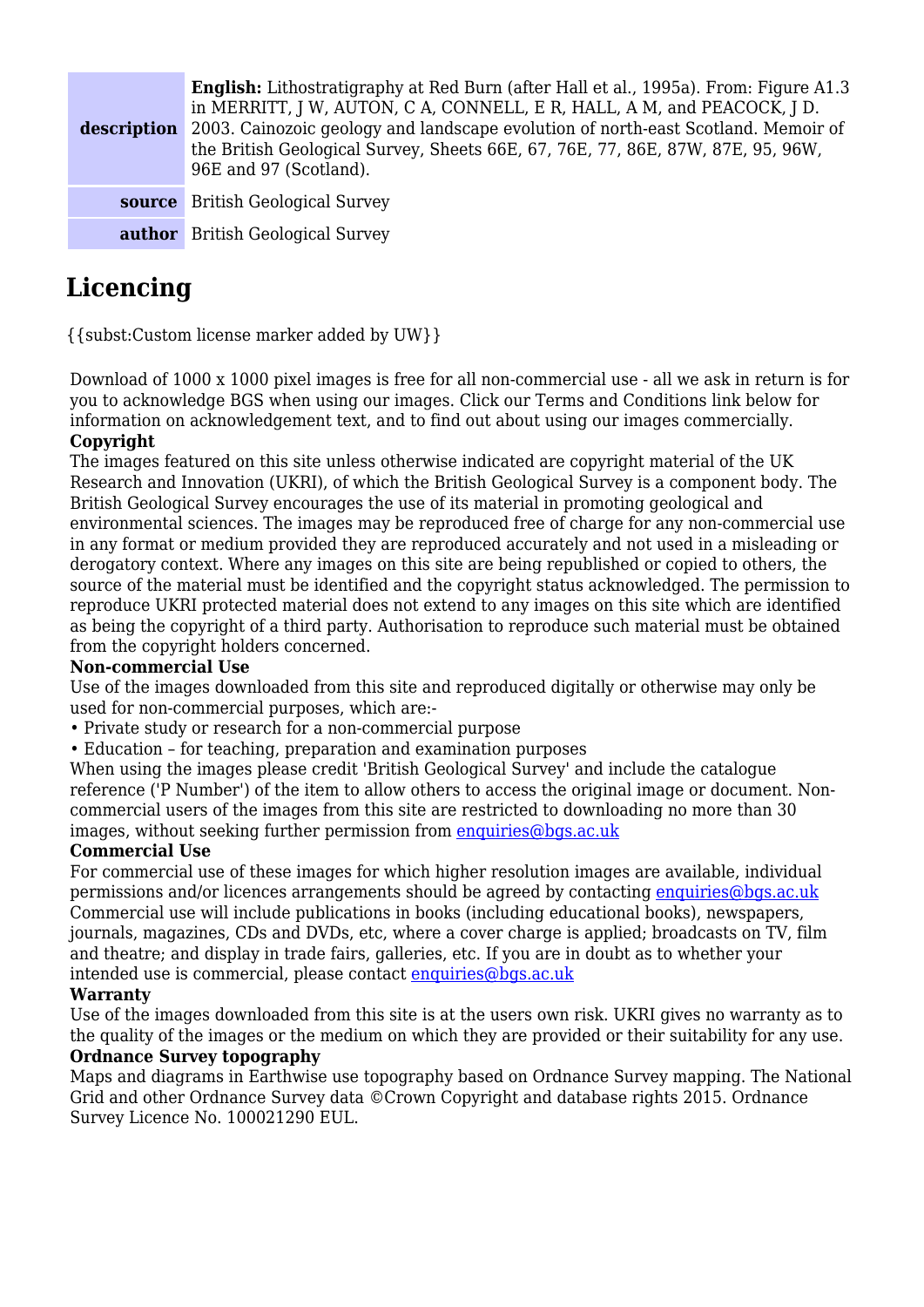# **File history**

Click on a date/time to view the file as it appeared at that time.



You cannot overwrite this file.

# **File usage**

The following 2 pages link to this file:

- [Review of past models for glaciation, Quaternary, Cainozoic of north-east Scotland](http://earthwise.bgs.ac.uk/index.php/Review_of_past_models_for_glaciation,_Quaternary,_Cainozoic_of_north-east_Scotland)
- [Teindland, near Elgin locality, Cainozoic of north-east Scotland](http://earthwise.bgs.ac.uk/index.php/Teindland,_near_Elgin_-_locality,_Cainozoic_of_north-east_Scotland)

# **Metadata**

This file contains additional information, probably added from the digital camera or scanner used to create or digitise it.

If the file has been modified from its original state, some details may not fully reflect the modified file.

#### **Horizontal resolution** 118.11 dpc

**Vertical resolution** 118.11 dpc

Retrieved from ['http://earthwise.bgs.ac.uk/index.php?title=File:P915302.png&oldid=17212'](http://earthwise.bgs.ac.uk/index.php?title=File:P915302.png&oldid=17212) [Categories:](http://earthwise.bgs.ac.uk/index.php/Special:Categories)

- [License tags](http://earthwise.bgs.ac.uk/index.php/Category:License_tags)
- [Uploaded with UploadWizard](http://earthwise.bgs.ac.uk/index.php/Category:Uploaded_with_UploadWizard)

# **Navigation menu**

### **Personal tools**

- Not logged in
- [Talk](http://earthwise.bgs.ac.uk/index.php/Special:MyTalk)
- [Contributions](http://earthwise.bgs.ac.uk/index.php/Special:MyContributions)
- [Log in](http://earthwise.bgs.ac.uk/index.php?title=Special:UserLogin&returnto=File%3AP915302.png&returntoquery=action%3Dmpdf)
- [Request account](http://earthwise.bgs.ac.uk/index.php/Special:RequestAccount)